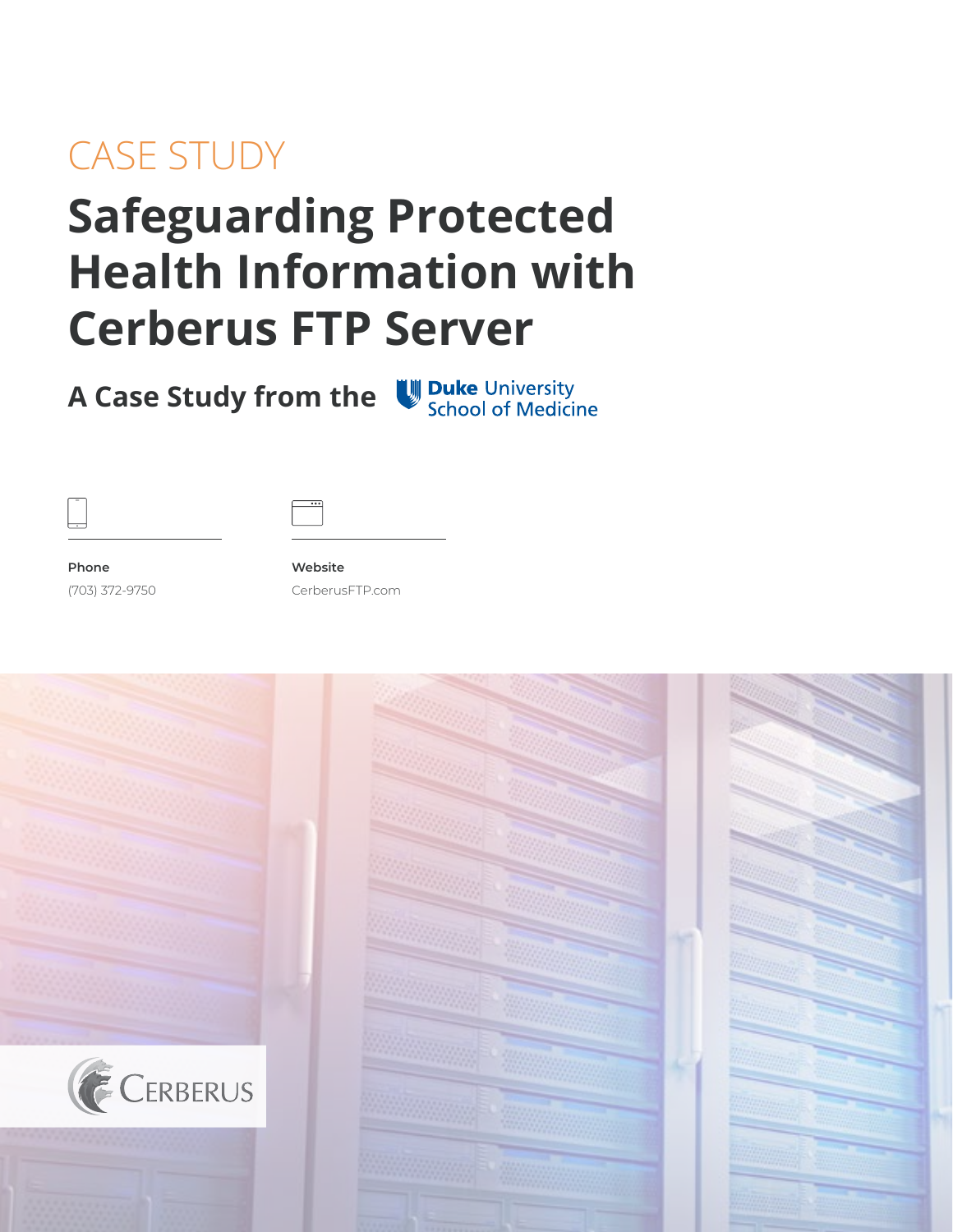### BACKGROUND

As a medical research and teaching facility, the Duke University School of Medicine faced a unique challenge providing students and researchers with access to patient and treatment data in a secure, HIPAA-compliant manner.

Without a centralized environment to store and control Protected Health Information (PHI) and Electronic Health Record (EHR) data, the IT organization traditionally handled each data request on a per-project basis. This ad hoc process impacted the streamlining of security reviews that included vetting of data recipient access levels and the security of independent servers. If a request was approved, transferring the data securely often proved challenging due to the unique configurations for each recipient, and the process opened up new security and HIPAA compliance concerns by transferring PHI to personnel who could potentially mishandle it.

## SOLUTION

The Office of Academic Solutions and Information Systems (OASIS) team at Duke developed the Protected Analytics Computing Environment (PACE), a secure marketplace where vetted users could work with PHI and EHR data under supervision without the data ever leaving Duke's environment.

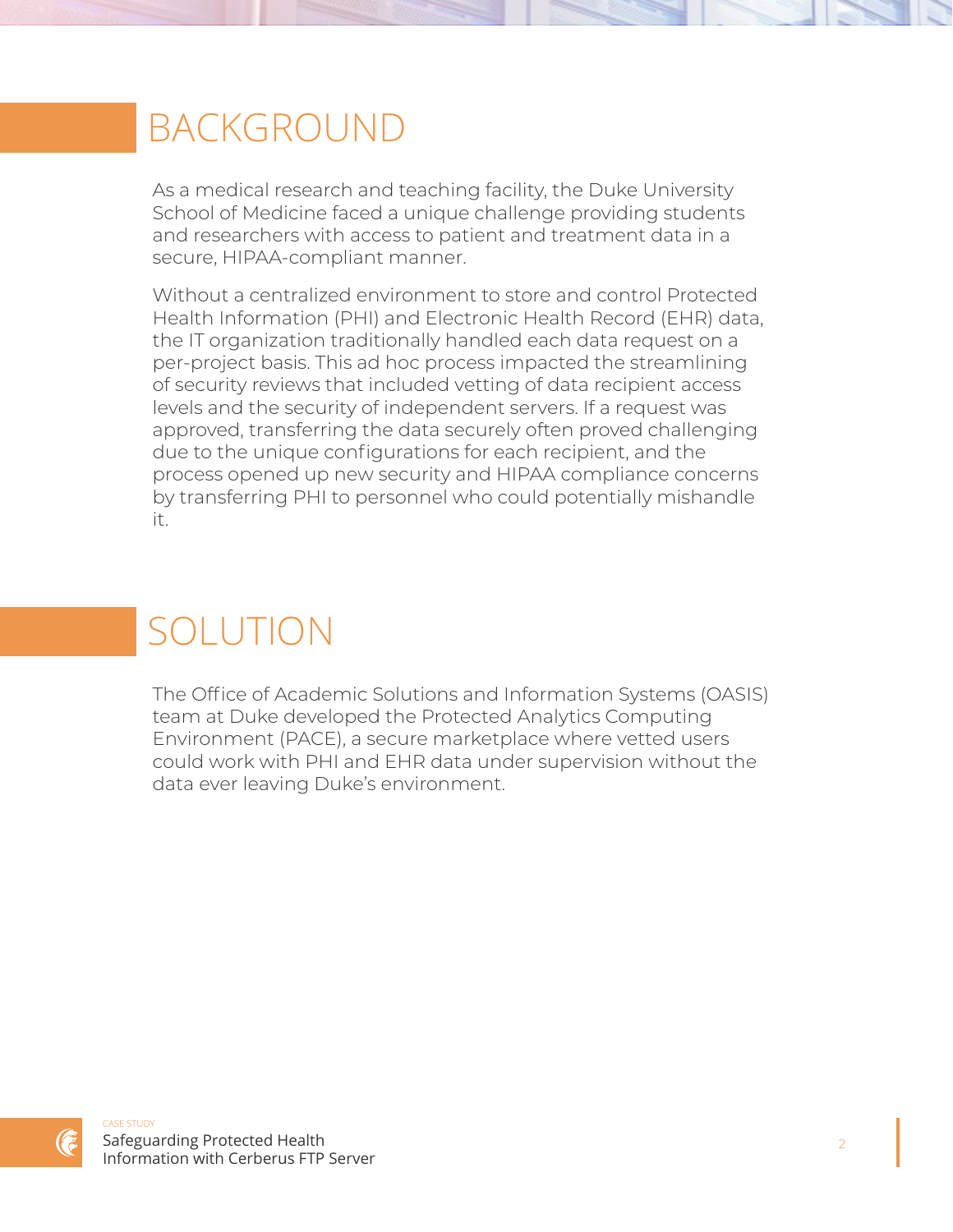

PACE's user-facing core is a Citrix-based virtual machine that provides Duo-authenticated users with access to shared drives housing PHI and EHR data based on the user's access level to a given project. Project shared folders are required for project team collaborations and data analysis, using installable software tools (R, SAS, Python, etc.). Each user also receives a unique home drive that they can use to perform data imports, typically non-PHI to PACE.

The system is designed to make data storage sources, such as Duke Health's enterprise data warehouse and Duke's MAESTRO Care (Epic) EHR system, accessible from within the protected environment, but difficult to extricate. Critical to these efforts is the use of Cerberus FTP Server.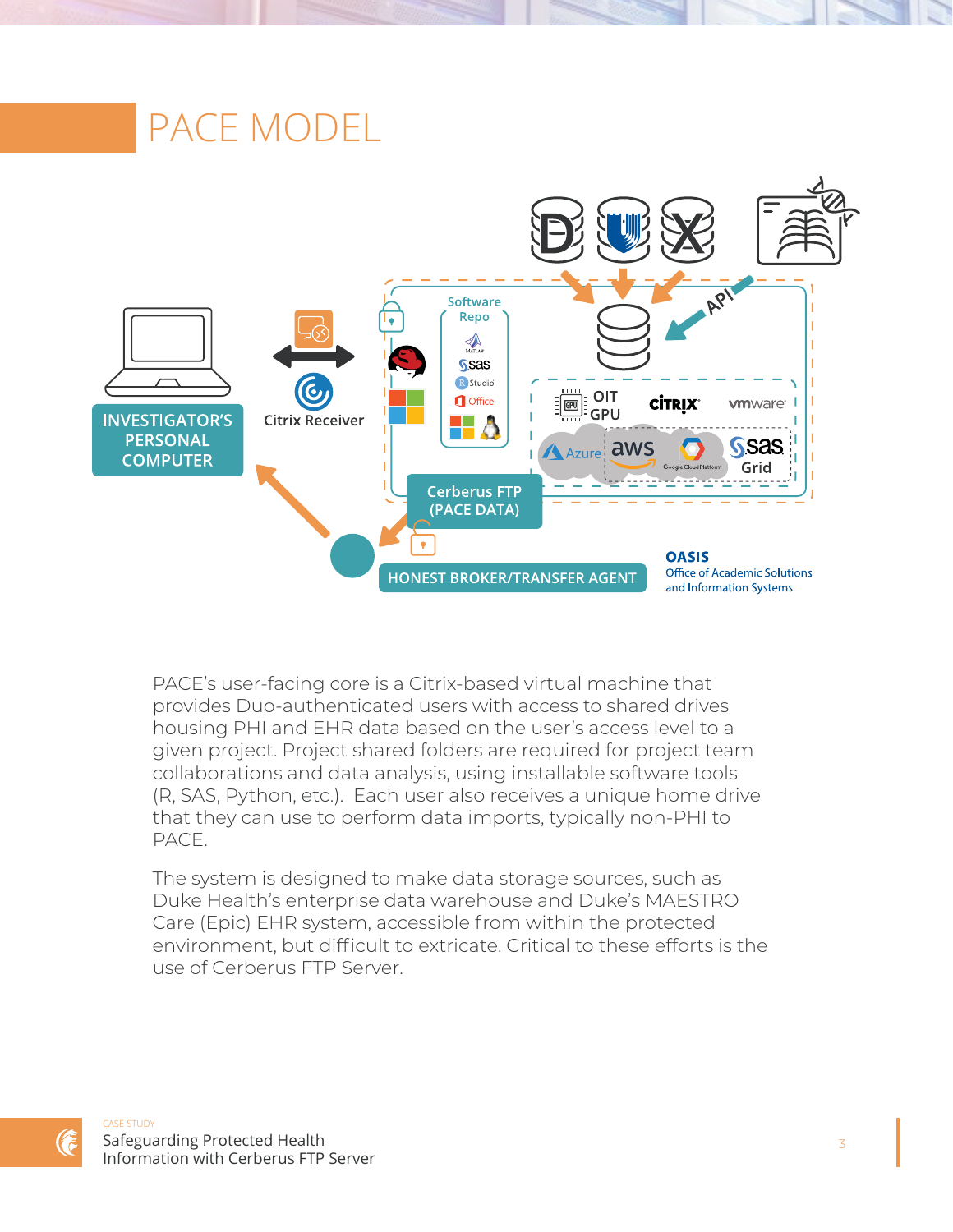### PACE MODEL **CONTINUED**

### **How Does Cerberus Support PACE?**

Cerberus performs a number of critical backbone actions for the PACE team:

- Data import is performed through Cerberus's secure HTTPS transfer feature.
- Cerberus's Active Directory integration allows the Duke OASIS team to map virtual drive permissions directly from AD. Currently, PACE supports approximately 200 unique working groups.
- HIPAA compliance activities such as auditing and logging are handled through Cerberus's Event Manager, which gives auditors the ability to access every download by date and time.

User setup and group administration is handled within the Cerberus admin interface.

### **Cerberus and Data Exports**

PACE does not fully eliminate the need to download PHI and EHRs; however, it enables strict control of data exports. Each export is reviewed by the "Honest Broker", individuals with compliance backgrounds authorized to approve and examine extraction requests. When a request is approved by the Honest Broker, PACE uses Cerberus FTP to generate a time-sensitive public URL for the requestor to download the approved data. A PowerShell script makes a copy of each download and saves the record in Cerberus's Event Manager for HIPAA auditing purposes.